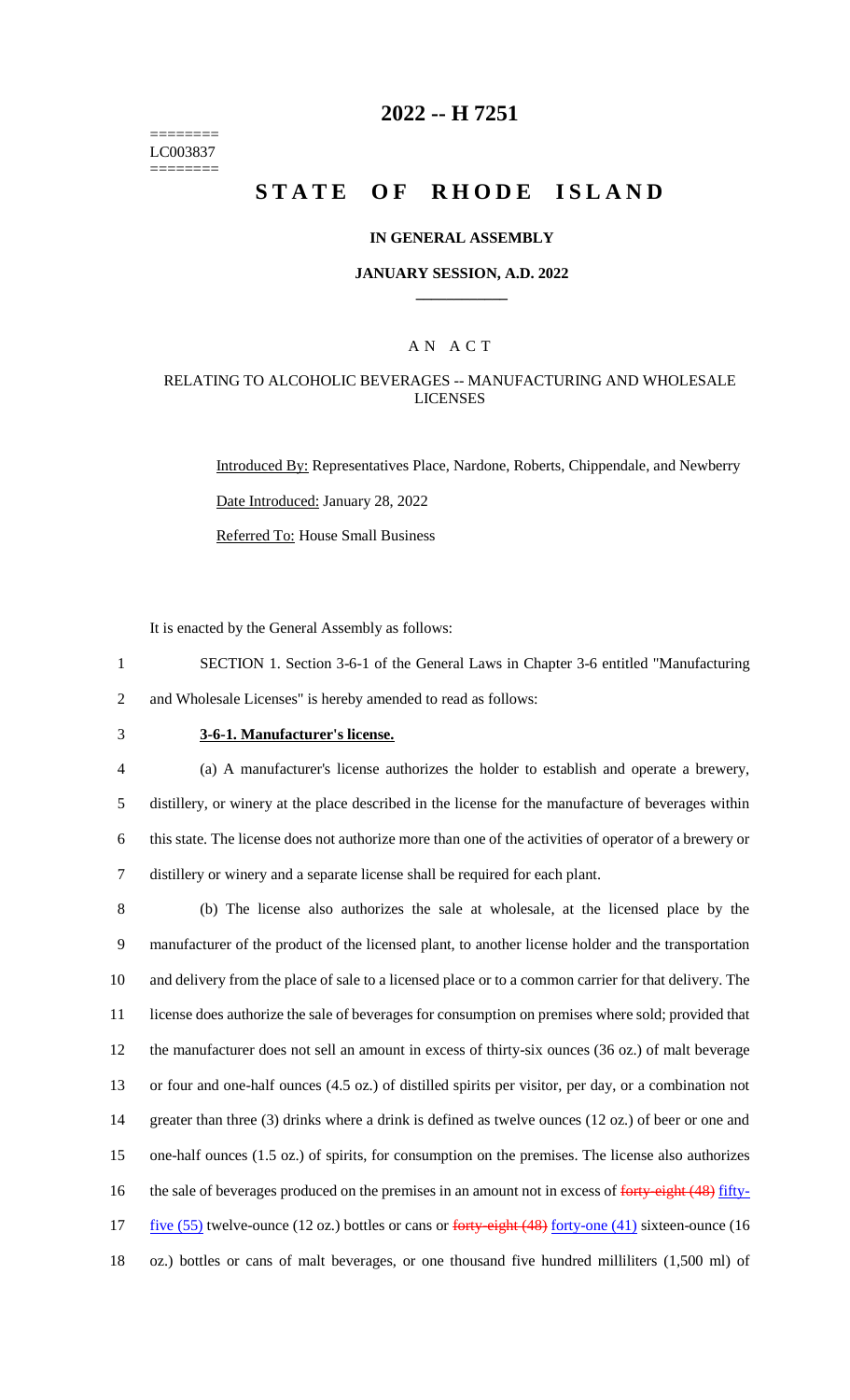distilled spirits per visitor, per day, to be sold in containers that may hold no more than seventy- two ounces (72 oz.) each. These beverages may be sold to the consumers for off-premises consumption, and shall be sold pursuant to the laws governing retail Class A establishments. The containers for the sale of beverages for off-premises consumption shall be sealed. The license does not authorize the sale of beverages in this state for delivery outside this state in violation of the law of the place of delivery. The license holder may provide to visitors, in conjunction with a tour or tasting, samples, clearly marked as samples, not to exceed three hundred seventy-five milliliters (375 ml) per visitor for distilled spirits and seventy-two ounces (72 oz.) per visitor for malt beverages at the licensed plant by the manufacturer of the product of the licensed plant to visitors 10 for off-premises consumption. The license does not authorize providing samples to a visitor of any alcoholic beverages for off-premises consumption that are not manufactured at the licensed plant. All manufacturer licenses conducting retail sales or providing samples shall be subject to compliance with alcohol server training and liquor liability insurance requirements set forth in §§ 3-7-6.1 and 3-7-29 and the regulations promulgated thereunder.

 (c) The annual fee for the license is three thousand dollars (\$3,000) for a distillery producing more than fifty thousand gallons (50,000 gal.) per year and five hundred dollars (\$500) for a distillery producing less than or equal to fifty thousand gallons (50,000 gal.) per year; five hundred dollars (\$500) for a brewery; and one thousand five hundred dollars (\$1,500) for a winery producing more than fifty thousand gallons (50,000 gal.) per year and five hundred dollars (\$500) per year for a winery producing less than fifty thousand gallons (50,000 gal.) per year. All those fees are prorated to the year ending December 1 in every calendar year and shall be paid to the general treasurer for the use of the state.

SECTION 2. This act shall take effect upon passage.

======== LC003837 ========